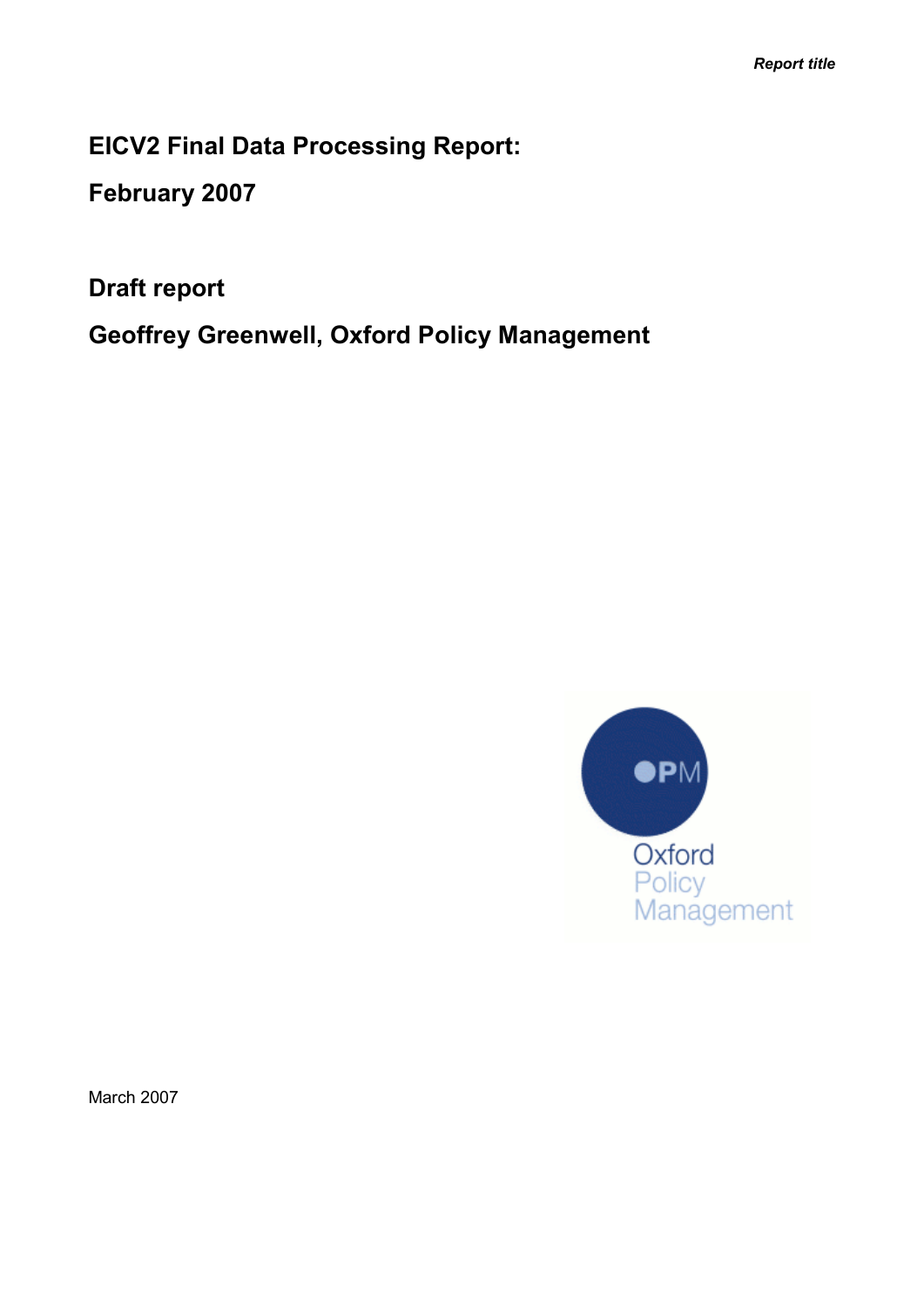# **Contents**

| Contents                 |            |                                                                           | 1      |
|--------------------------|------------|---------------------------------------------------------------------------|--------|
| 1.                       |            | Data Processing Methodology                                               | 3      |
| 1.1                      |            | Selection and Training of Data Entry Clerks                               | 4      |
|                          | Box 1.1    | Qualifications for data entry clerks                                      | 4      |
| 1.2                      |            | Management and Flow                                                       | 3      |
| 1.3                      |            | Primary data quality issues                                               | 5      |
| 1.4                      |            | Recodes and comparability                                                 | 6      |
| 1.5                      |            | Summary specifications                                                    | 6      |
| 1.6                      |            | Recommendations & Observations                                            | 6      |
| 1.7                      | Appendices |                                                                           | 7      |
| 1.8                      |            | Control sheet for questionnaire A & B                                     | 1      |
|                          |            |                                                                           |        |
| Figure 1.1<br>Figure 1.2 |            | Returns of questionnaire to the field<br>Average processing time by cycle | 3<br>4 |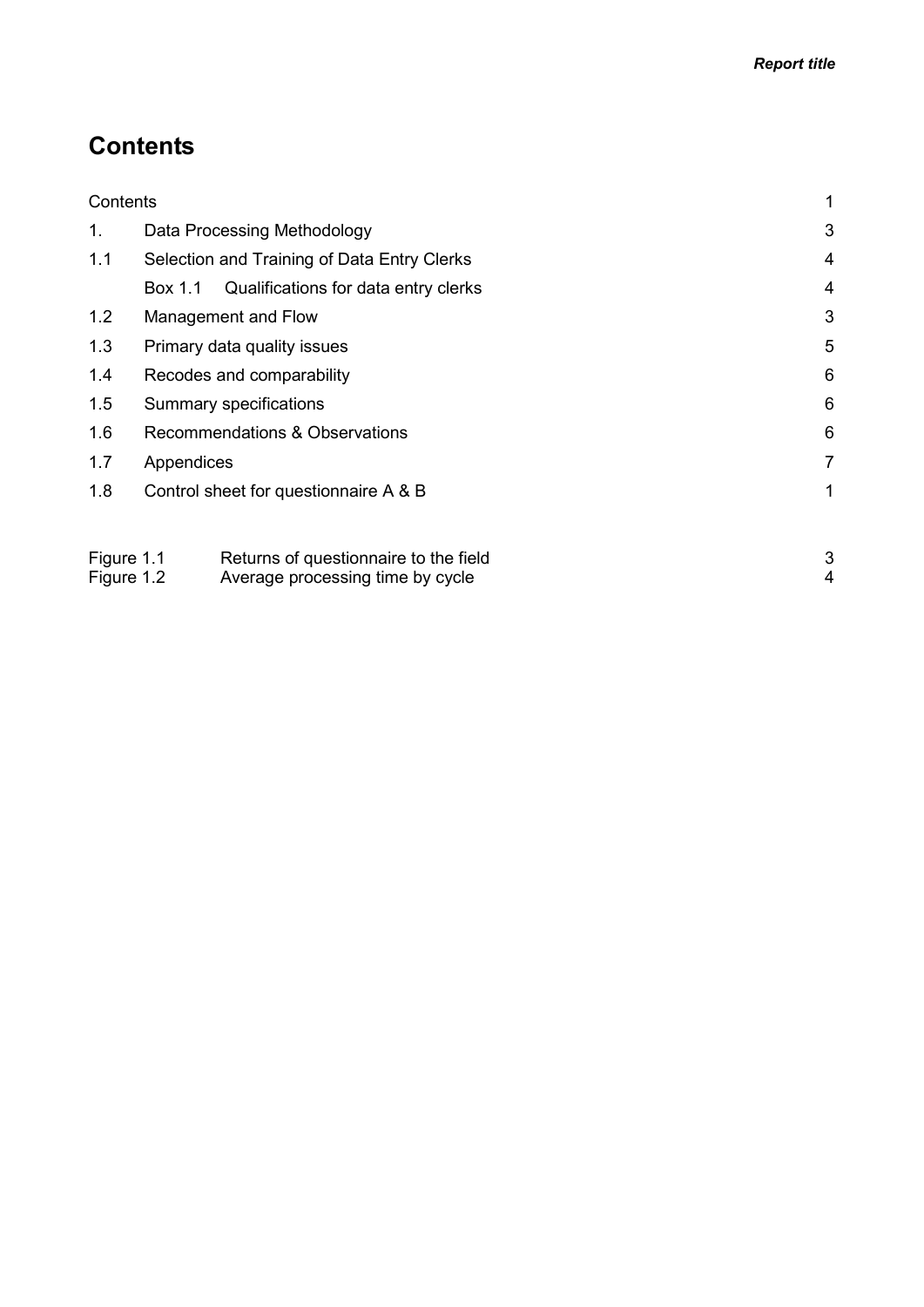## <span id="page-2-0"></span>1. Data Processing Methodology

New systems and techniques were used to capture and edit the data for the EICV-2. Many improvements were implemented to the data entry system for the EICV-2. The EICV-1 used the DOS based software called IMPS for both data entry and data editing (CENTRY and CONCOR modules respectively). In addition, EICV-1 used various short term and intermittent consultant inputs for the design and implementation of the data processing system. The first five months of the data entry process during the EICV-1 suffered greatly from a lack of quality control. This lack of cohesive support during both the design phase and initiation of the data processing system likely impacted the quality of the data despite attempts made to correct the system during midsurvey.

For the EICV-2, long-term and continuous technical support was provided by the OPM consulting firm and better trained and more committed local supervisors followed through in implementing and maintaining the system. In addition and more importantly, the EICV-2 data processing activities followed quickly behind the processing of the DHS (Demographic and Health Survey). It was clearly advantageous to simply adapt the DHS data processing system for the EICV-2. The DHS data processing system is a broadly used and dynamic system designed for use with the data processing software CSPro (Census and Survey Processing System). In fact, CSPro is designed with the DHS as its model survey. Furthermore, this system of managing the data processing activities is also being used by UNICEF to process the MICS. Applying a robust system and modifying it for use during the EICV-2 saved a great deal of time and effort in training and development. The staff was already familiar with the DHS data processing and editing system and porting the system to the EICV-2 over the long term and through the extent of the survey proved very useful. Some of the specifications that are used by the DHS, MICS and the EICV are:

- a. An integrated sample design control sheet used to check in questionnaires.
- b. A data entry system designed as "system control". A system controlled application is a very tight control system where the path of data entry cannot be circumvented by the data entry clerk. The path is fully programmed and must include: skips and pre-defined keys for: missing, other or incoherent data.
- c. Full double-entry for independent verification.
- d. A systematic and logged passage of data files from: primary-verified-raw-edit-final data files.
- e. Full reconstruction of the consolidated data file with the primary cluster file.
- f. All corrections done on the lowest ASCII cluster level.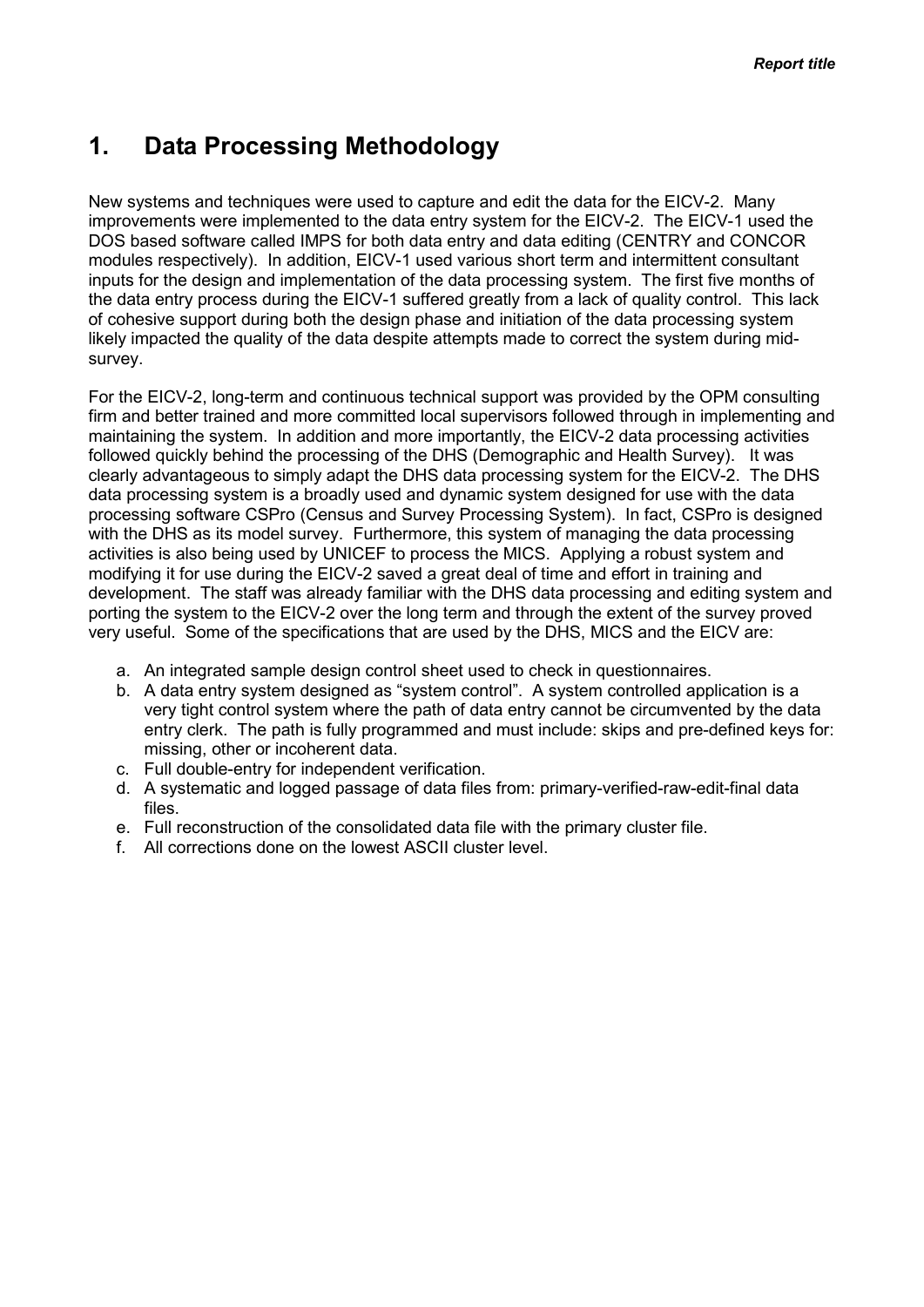### <span id="page-3-0"></span>1.1 Selection and Training of Data Entry Clerks

A general announcement was posted seeking candidates to enter data for the survey. The minimum qualifications established are presented

#### Box 1.1 Qualifications for data entry clerks

#### French

Description du travail:

Les agents de saisie pour l'EICV 2 serons les agents qui reçoivent les questionnaires du terrain et seront responsable d'entrer ses donnes tels comme ils sont trouvé dans le questionnaires. Les expectatifs des agents de saisie sont les suivants:

- Pouvoir tapez minimum 40 caractères numérique par minute
- Un taux des erreurs de 5% (2 sur 40 erreurs par minute maximum)
- Pouvoir lire des instructions en Français
- Montrer la capacité de suivre la logique du questionnaire et être conscient de la logique du questionnaire
- Maîtriser le logiciel Excel
- Une diplôme en secrétariat en dactylographie
- Avoir expérience en saisie en CSPro ou IMPS sera un atout
- Travailler ensemble dans une équipe
- Avoir réussi l'examen de saisie.

English

#### Job description

The data entry clerks for the EICV2 will be the agents that receive the questionnaires from the field and will be responsible for keying the data as they are provided in the questionnaire. The following is expected from the data entry.

- Type at least 40 numeric characters per minute
- An error rate no greater than 5% (2 out of 40 key strokes)
- Follow instructions in the French language
- Follow the logic of he questionnaire
- Show proficiency in the use of Excel.
- Hold a diploma in typing
- Have previous experience in the use of CSPro or IMPS
- Work in a team environment
- Passed the data entry exam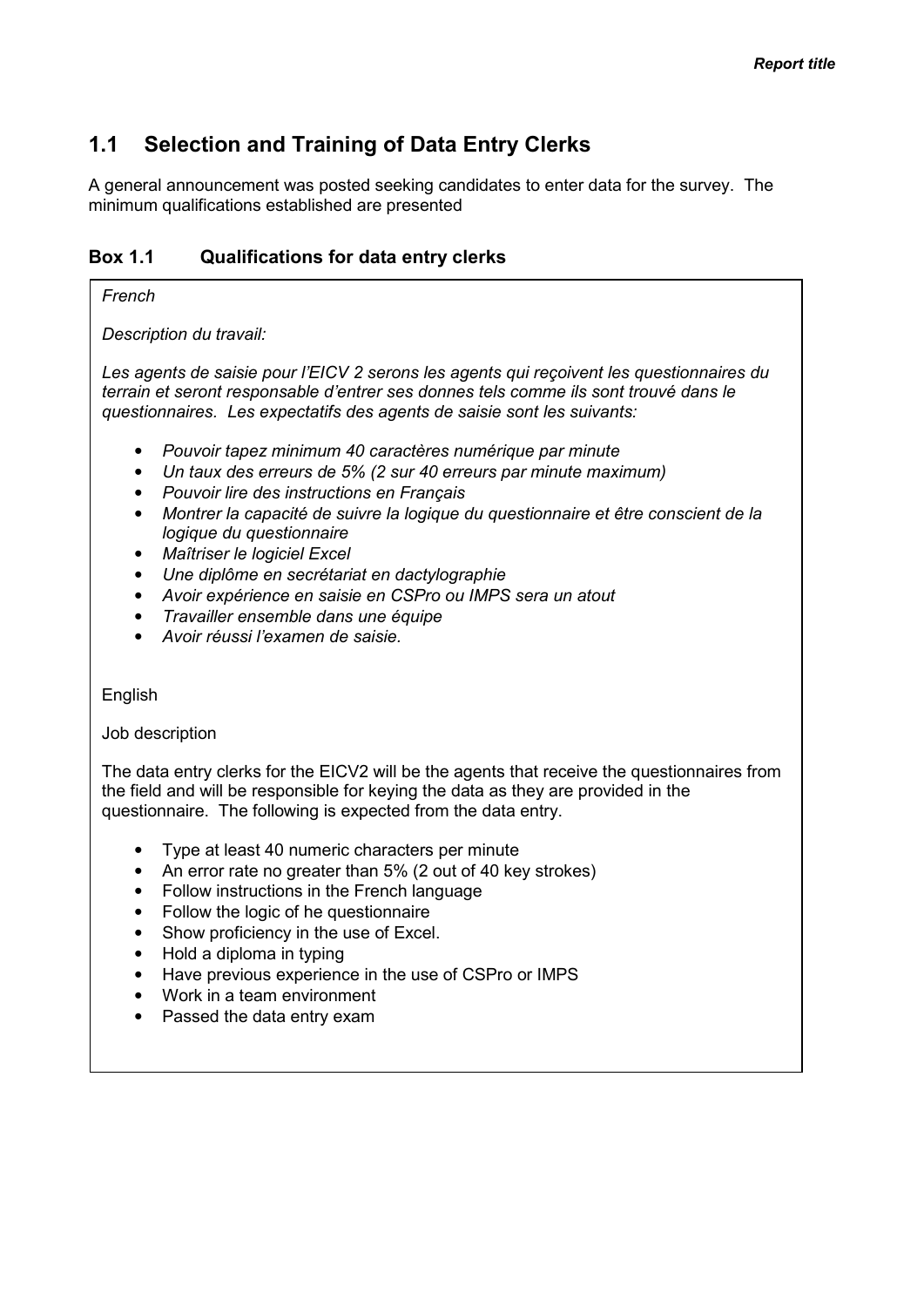There were 88 initial candidates that were selected from applicants. These candidates were subjected to a series of practical tests. 23 clerks were selected out of 88 applicants. These data entry recruits underwent a training session during the period of September 28-October 14 (the first four days being a training of trainers). Many of these recruits had prior experience in keying the DHS. The manuals used during the session were adapted from the DHS as well. These are available in the data archive.

The list below provides the names of the 23 selected data entry clerks. In addition to the data entry clerks, three persons were hired (as archivist) to receive, check-in, distribute and shelve the questionnaires.

| Table 1.1 List of data entry personnel for EICV 2 |
|---------------------------------------------------|
|                                                   |

| 1.               |    | Euphrosine    |
|------------------|----|---------------|
| 2.               |    | Clarise       |
| 3.               |    | Anne Marie    |
| 4.               |    | Antoine       |
| $\overline{5}$ . |    | Alphonsine    |
| 6.               |    | Jean Marie    |
| 7.               |    | Aimable       |
|                  | 8. | Marie Claire  |
|                  | 9. | Eugénie       |
|                  |    | 10. Solina    |
|                  |    | 11. Béata     |
|                  |    | 12. Constance |

| 13. Vestine     |
|-----------------|
| 14. Phocas      |
| 15. Rose        |
| 16. Béatrice    |
| 17. Marie Josée |
| 18. Sylvie      |
| 19. Jacqueline  |
| 20. James       |
| 21. Nicole      |
| 22. Julienne    |
| 23. Laurence    |

The following lists the compensation provided. This compensation was likely low as it was based on the 2000 survey with accounting for inflation. Competing surveys such as the DHS provided a great deal more. This discrepancy in compensation created some initial conflict. Pay for contracted type work should follow an institutional standard across surveys.

 The data entry personnel were paid 100.000 Rwandan Francs (gross salary) per month with a daily allowance of 1.500 Rwandan Francs.

 The data entry supervisors were paid a gross salary of 270.000 Rwandan Francs per month with no daily allowances.

 The archivist (maintenance of the questionnaires) was paid 120.000 Rwandan Francs (gross salary) with no daily allowance.

Data entry activities officially began on October 24, 2006. There were three questionnaires requiring tracking. These are respectively called Part A (demographic and person characteristics), Part B (expenditure data) and Part C (Community Questionnaire). Table 1.1 outlines the specific plan for data entry. There was not enough time provided to adequately pilot the questionnaire and the data entry system. Table 1.2 below provides a schedule of activities by cycle.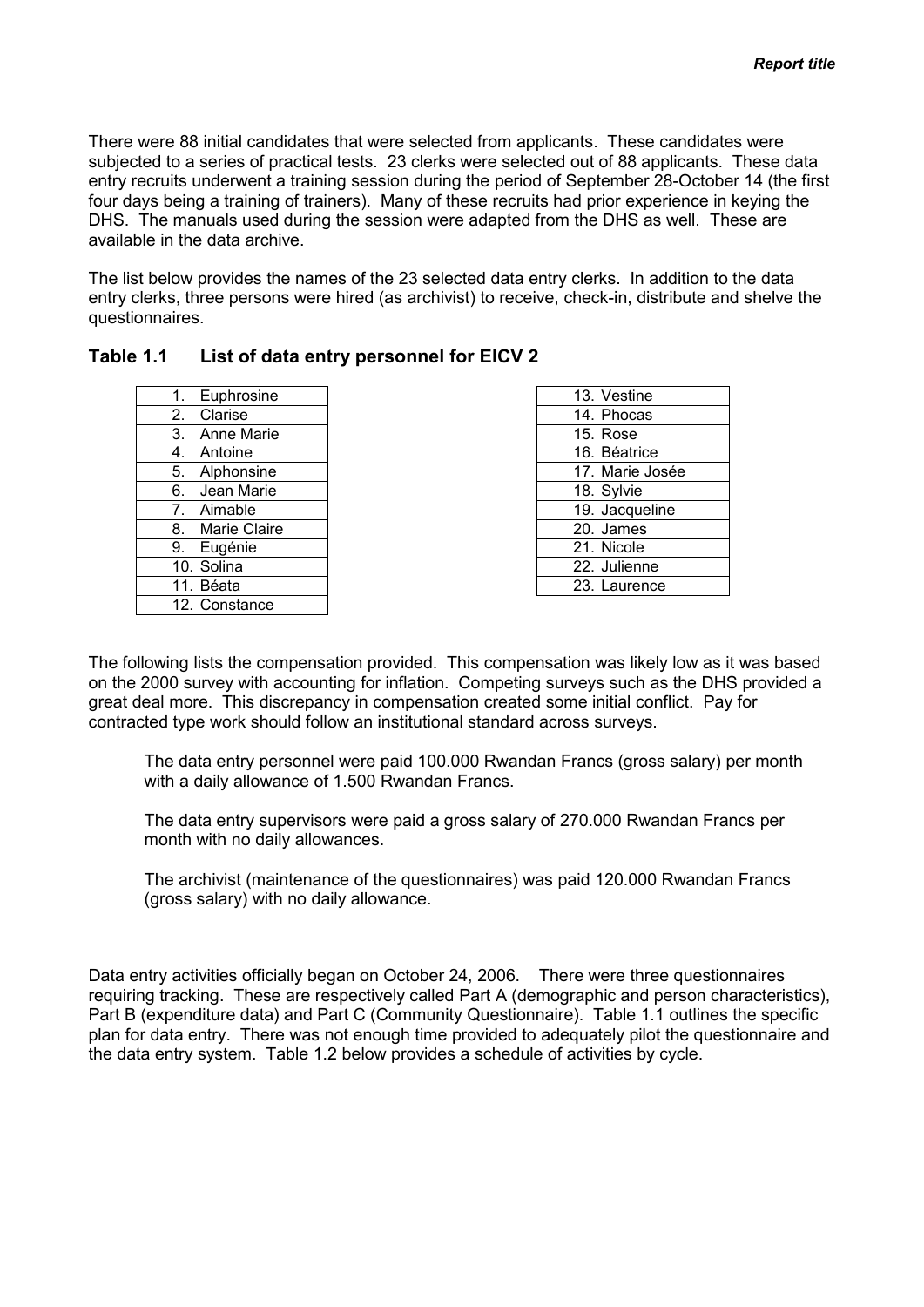| Table 1.2 | Programmed schedule of data entry |
|-----------|-----------------------------------|
|-----------|-----------------------------------|

| Cycle | Receive<br>Part A                                                                                                                                                               | Finish<br>Part A:<br>First<br>Entry | Finish<br>Part A:<br>Double<br>Entry | Receive<br>Part B | Finish<br>Part B<br>First<br>Entry | Finish<br>Part B<br>Double<br>Entry | Receive<br>Part C | Finish<br>Part C<br>Single<br>and<br>Double<br>entry |  |  |
|-------|---------------------------------------------------------------------------------------------------------------------------------------------------------------------------------|-------------------------------------|--------------------------------------|-------------------|------------------------------------|-------------------------------------|-------------------|------------------------------------------------------|--|--|
| 1A    | 24/10                                                                                                                                                                           | 26/10                               | 30/10                                | 31/10             | 4/11                               | 8/11                                | 9/11              | 9/11                                                 |  |  |
| 1B    | 10/11                                                                                                                                                                           | 12/11                               | 16/11                                | 17/11             | 21/11                              | 24/11                               | 25/11             | 15/11                                                |  |  |
| 2A    | 26/11                                                                                                                                                                           | 28/11                               | 2/12                                 | 3/12              | 7/12                               | 11/12                               | 12/12             | 12/12                                                |  |  |
| 2B    | 13/12                                                                                                                                                                           | 15/12                               | 19/12                                | 20/12             | 24/12                              | 28/12                               | 29/12             | 29/12                                                |  |  |
| 3A    | 1/1                                                                                                                                                                             | 3/1                                 | 7/1                                  | 8/1               | 12/1                               | 16/1                                | 17/1              | 17/1                                                 |  |  |
| 3B    | 18/1                                                                                                                                                                            | 20/1                                | 24/1                                 | 25/1              | 29/1                               | 3/2                                 | 4/2               | 4/2                                                  |  |  |
| 4 A   | 5/2                                                                                                                                                                             | 7/2                                 | $11/2$                               | 12/2              | 16/2                               | 20/2                                | 21/2              | 21/2                                                 |  |  |
| 4 B   | 22/2                                                                                                                                                                            | 24/2                                | 28/2                                 | 1/3               | 5/3                                | 11/3                                | 12/3              | 12/3                                                 |  |  |
| 5A    | 13/3                                                                                                                                                                            | 15/3                                | 19/3                                 | 20/3              | 24/3                               | 28/3                                | 29/3              | 29/3                                                 |  |  |
| 5 B   | 30/3                                                                                                                                                                            | $\frac{1}{4}$                       | 5/4                                  | 6/4               | 10/4                               | 16/4                                | 17/4              | 17/4                                                 |  |  |
| 6 A   | 18/4                                                                                                                                                                            | 20/4                                | 24/4                                 | 25/4              | 29/4                               | 3/5                                 | 4/5               | 4/5                                                  |  |  |
| 6 B   | 5/5                                                                                                                                                                             | 7/5                                 | $11/5$                               | $12/5$            | 16/5                               | 22/5                                | 23/5              | 23/5                                                 |  |  |
| 7 A   | 24/5                                                                                                                                                                            | 26/5                                | 30/5                                 | 31/5              | 4/6                                | 8/6                                 | 9/6               | 9/6                                                  |  |  |
| 7B    | 10/6                                                                                                                                                                            | 12/6                                | 16/6                                 | 17/6              | 21/6                               | 27/6                                | 28/6              | 28/6                                                 |  |  |
| 8A    | 29/6                                                                                                                                                                            | 1/7                                 | 5/7                                  | 6/7               | 10/7                               | $14/7$                              | 15/7              | 15/7                                                 |  |  |
| 8 B   | 16/7                                                                                                                                                                            | 18/7                                | 22/7                                 | 23/7              | 27/7                               | 2/8                                 | 3/8               | 3/8                                                  |  |  |
| 9 A   | 4/8                                                                                                                                                                             | 6/8                                 | 10/8                                 | 11/8              | 15/8                               | 19/8                                | 20/8              | 20/8                                                 |  |  |
| 9 B   | 21/8                                                                                                                                                                            | 23/8                                | 27/8                                 | 28/8              | 2/9                                | 7/9                                 | 8/9               | 8/9                                                  |  |  |
| 10 A  | 9/9                                                                                                                                                                             | 11/9                                | 15/9                                 | 16/9              | 20/9                               | 24/9                                | 25/9              | 25/9                                                 |  |  |
| 10 B  | 26/9                                                                                                                                                                            | 28/9                                | 2/10                                 | 3/10              | 7/10                               | 11/10                               | 12/10             | 12/10                                                |  |  |
|       | Data entry was actually completed on Friday, Oct. 20, 2006. The original target date for<br>completion was Oct. 12. Data entry was completed within 6 days of the planned date. |                                     |                                      |                   |                                    |                                     |                   |                                                      |  |  |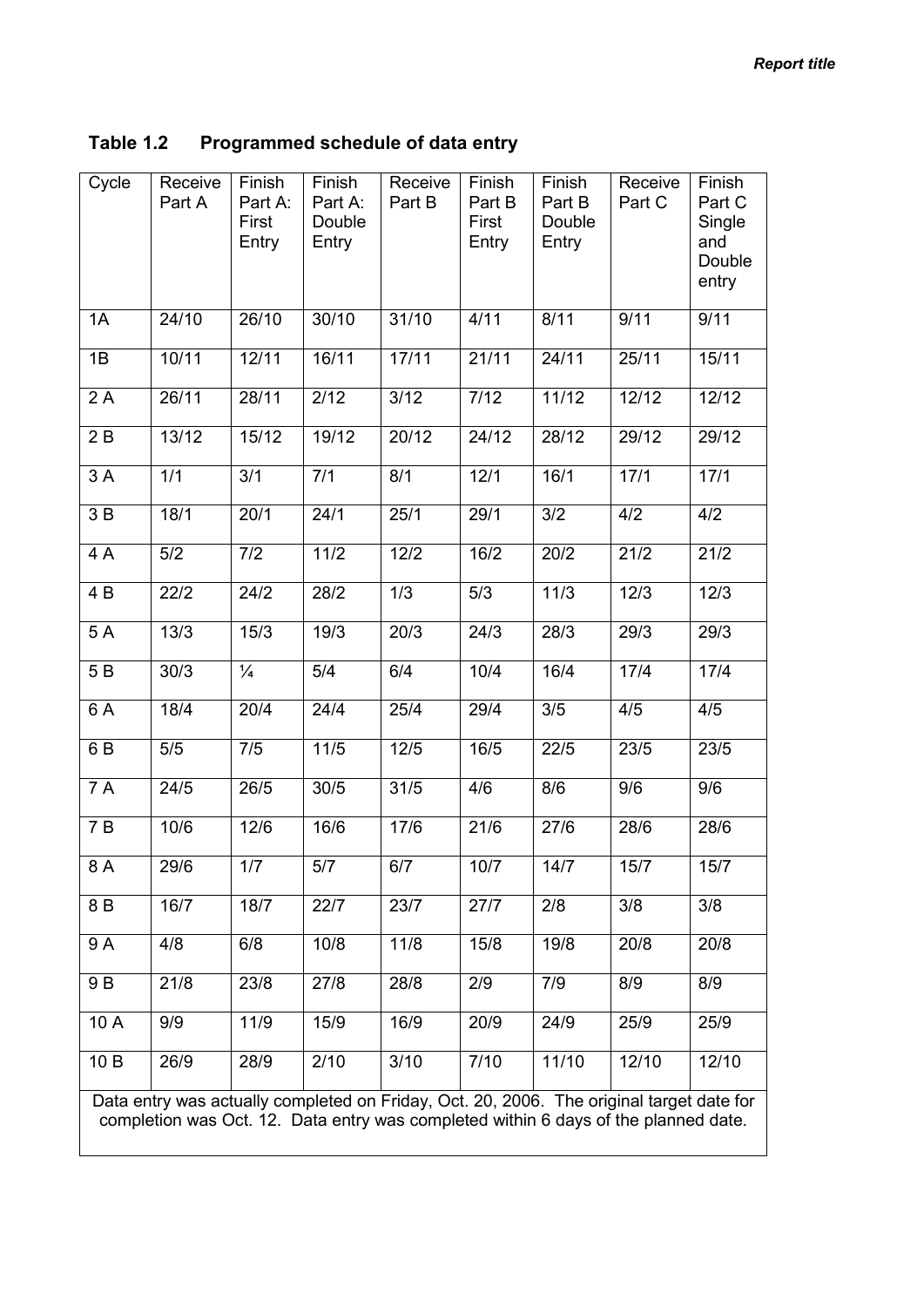### <span id="page-6-0"></span>1.2 Management and Flow

The data entry was done centrally in the NISR headquarters. Activity was initiated in the old Census building in Remera on October 20. On December 16, 2006, the NISR consolidated its offices and moved the Census activities to its current location in the old MINIPLAN building. The move required the establishment of the new data entry operations in the new building and the transfer of all machinery to the building. This operation did not adversely affect the keying operations. The remainder of the survey was keyed in the MINPLAN building. It should be noted that the machines that were used for the data entry were the same machines used for the Census in 2002 . 3 new machines were purchased and provided to the supervisors.

All computers were set up in a LAN with data being copied and written to the supervisor machines and backed up daily.

The questionnaires were received and checked into a central repository. Data was entered by the cluster (9 urban questionnaires or 12 rural questionnaires). Two archivists managed the check-in and distribution of questionnaires to the data entry supervisors. A sample of the check-in forms is provided in Annex 1.

Once the questionnaires were received and logged on a control sheet, the control sheet was entered in an automated control system by the data entry supervisors prior to being assigned to the data entry clerk. This system maintained by the supervisors assured that the sample design was strictly adhered to and that the coding and tracking of the questionnaires was properly initiated and followed. This system was built on the DHS control system and used CSPro to manage the flow and assignment of the questionnaires.

There was a 100% full independent double data entry of the questionnaires. This assured virtual certainty that inconsistencies found in the data were mostly due to errors and misreported items from the field.

For the Part A questionnaires, if they were received on time, the data entry system was designed to provide a prompt return to the field if inconsistencies were found in the questionnaire. After the completion and reconciliation of the two data files, further edits were programmed to identify further inconsistencies.



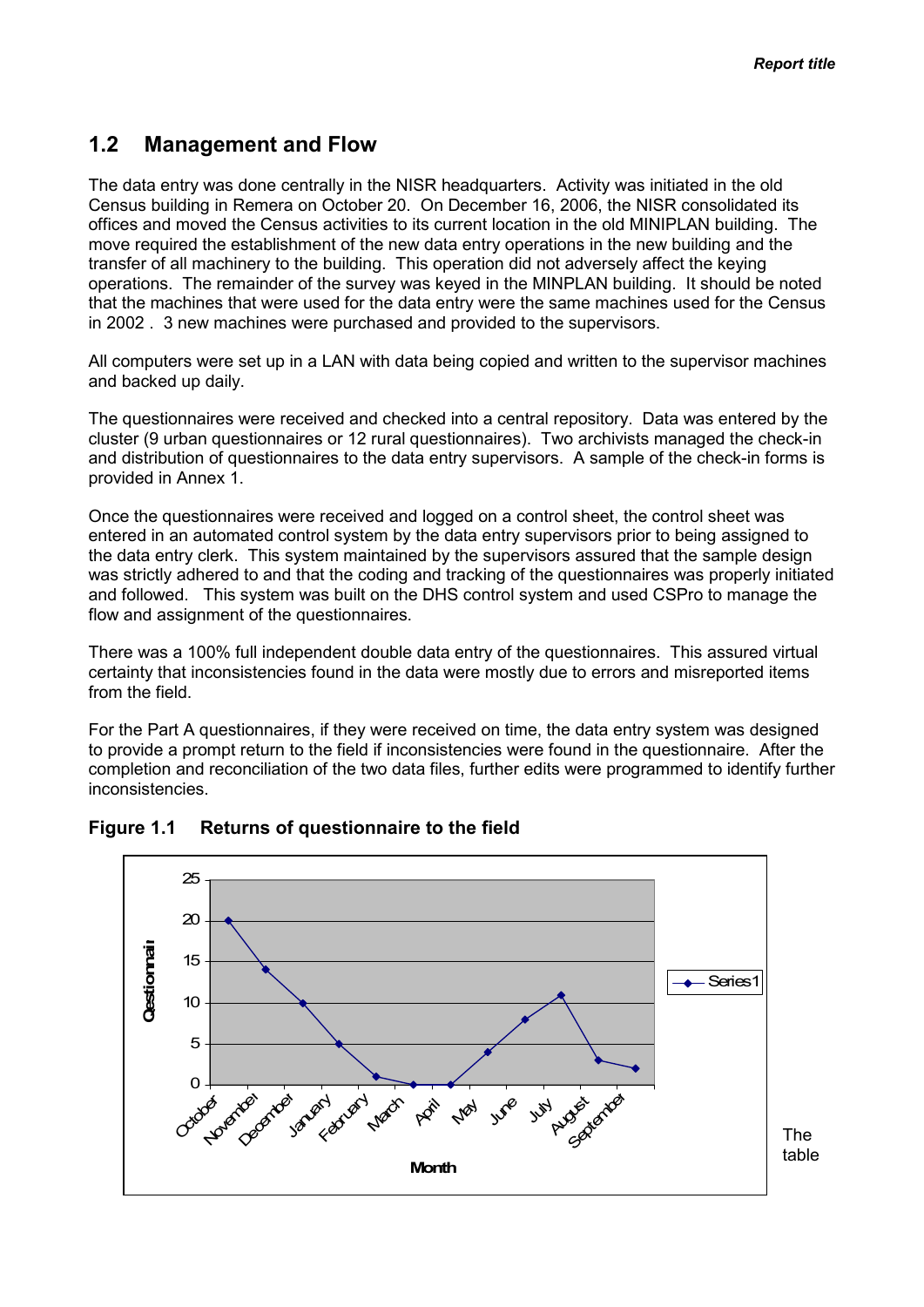below provides the average number of days required to completely enter a questionnaire in the system This includes double data entry and reconciliation and edits.

#### Table 1.3 Average number of days to key the questionnaire

| Part A (Household and person<br>characteristics) | 5.4 Days  |
|--------------------------------------------------|-----------|
| Part B (Expenditure data)                        | 13.1 Days |
| Part C (Community Questionnaire)                 | 2.8 Days  |
| Average <sup>'</sup>                             | 21.3 Days |

The figure below provides a graph that plots the number of days required to enter a questionnaire by the associated cycle.

#### Figure 1.2 Average processing time by cycle

-



<sup>&</sup>lt;sup>1</sup> Average days of processing includes: primary data entry, double data entry, verification and reconciliation of double entry data files.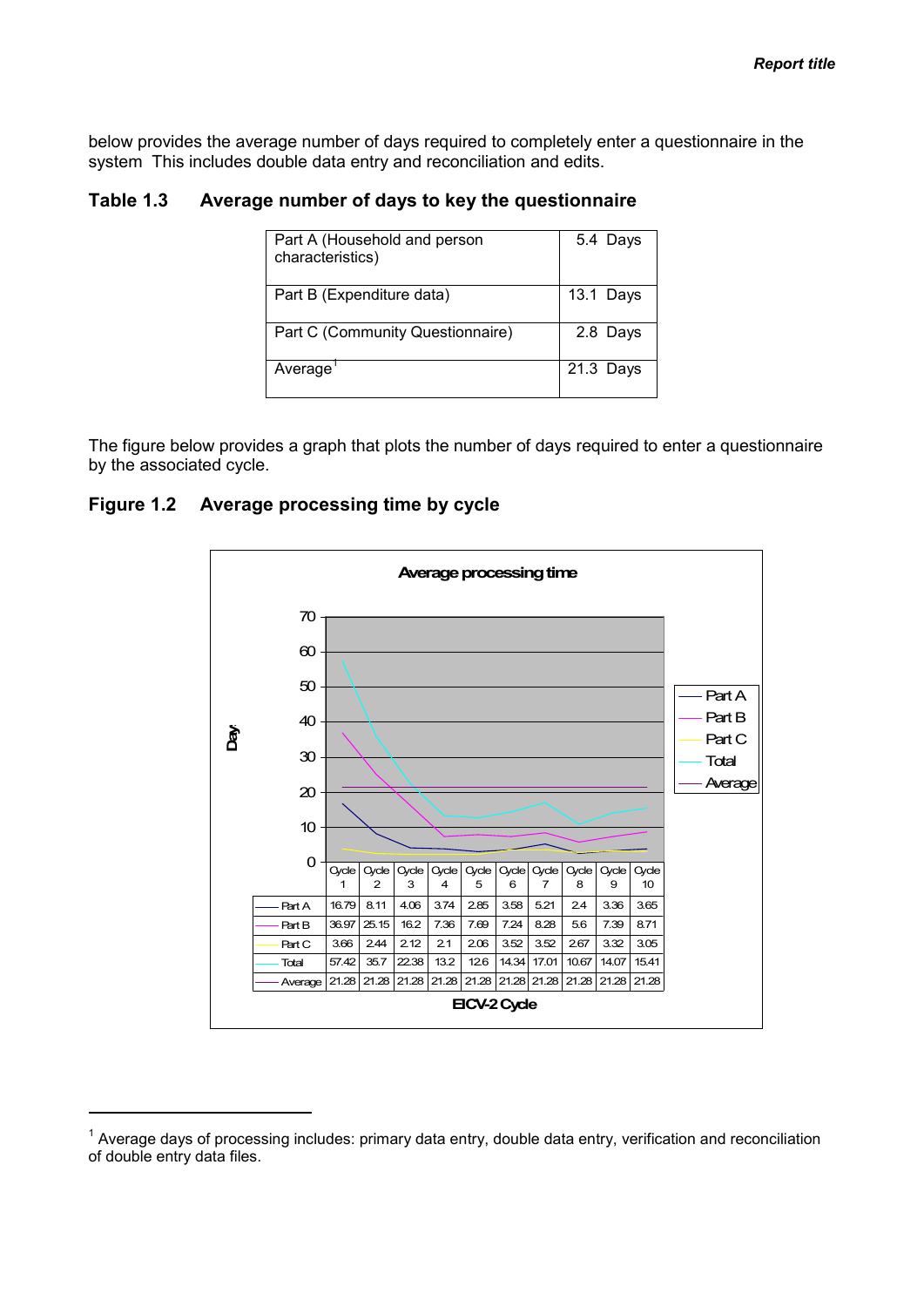<span id="page-8-0"></span>This figure clearly illustrates a learning curve and a stabilization of the average time around the fourth cycle. Furthermore, during the first cycle, some of the questionnaires were not printed correctly and included a wrong sequencing of products. This error in coding from the questionnaire to the data entry system required a return and manual correction. The process was cumbersome and required careful attention to correct. The problem was corrected and after the first cycle, the questionnaires were consistent. There was also a slight increase in processing time in June and July. This was due to a number of errors found in the questionnaires that required correction from the field. Waiting for the return of the questionnaires increased the processing time slightly.

### 1.3 Primary data quality issues

Certain systematic data editing issues have been identified and should be

A. Buckets for own consumption

As part of an attempt to standardize the reporting of quantities consumed in Section 8D, own consumption (as there are a grant many non-standard units) it was proposed that a standard volume and graduated bucket be provided to the household. The bucket had 10 marks that were provided to estimate the level of consumption. However, there were delay in introducing the bucket into the field and it was not until the third cycle that it was provided.

A problem was discovered during the processing of the fifth cycle in that the price per unit reported was at times not reasonable. The field personnel were not reporting the price per standard unit which was the portion of the bucket consumed but the entire bucket. For example: if a household reported that 3/10 of a bucket were consumed, in many cases the value reported was the entire bucket and not 1/10 of the bucket. This meant that in many cases own-consumption was an order of magnitude more than expected. A routine to correct for this problem was developed. The file that is provided for public dissemination is the corrected file.

B. Problems in reporting ag activities

C. Reporting replacement value instead of current (or salvage value) of assets. A standard method of computing depreciation values is to compute the difference between purchase and residual values (adjusted for inflation). The question is formulated such that the household responds to the purchase value and the current worth of the durable good. The instructions provided to the enumerators (erroneously) was to report the replacement value. Computing a depreciation schedule would only have produced an estimation of inflation for that specific item. For this reason, there was no computation of the depreciation rate. Instead, the same rates were applied to compute the use value for durable goods based on what was used for EICV-1 (the first survey).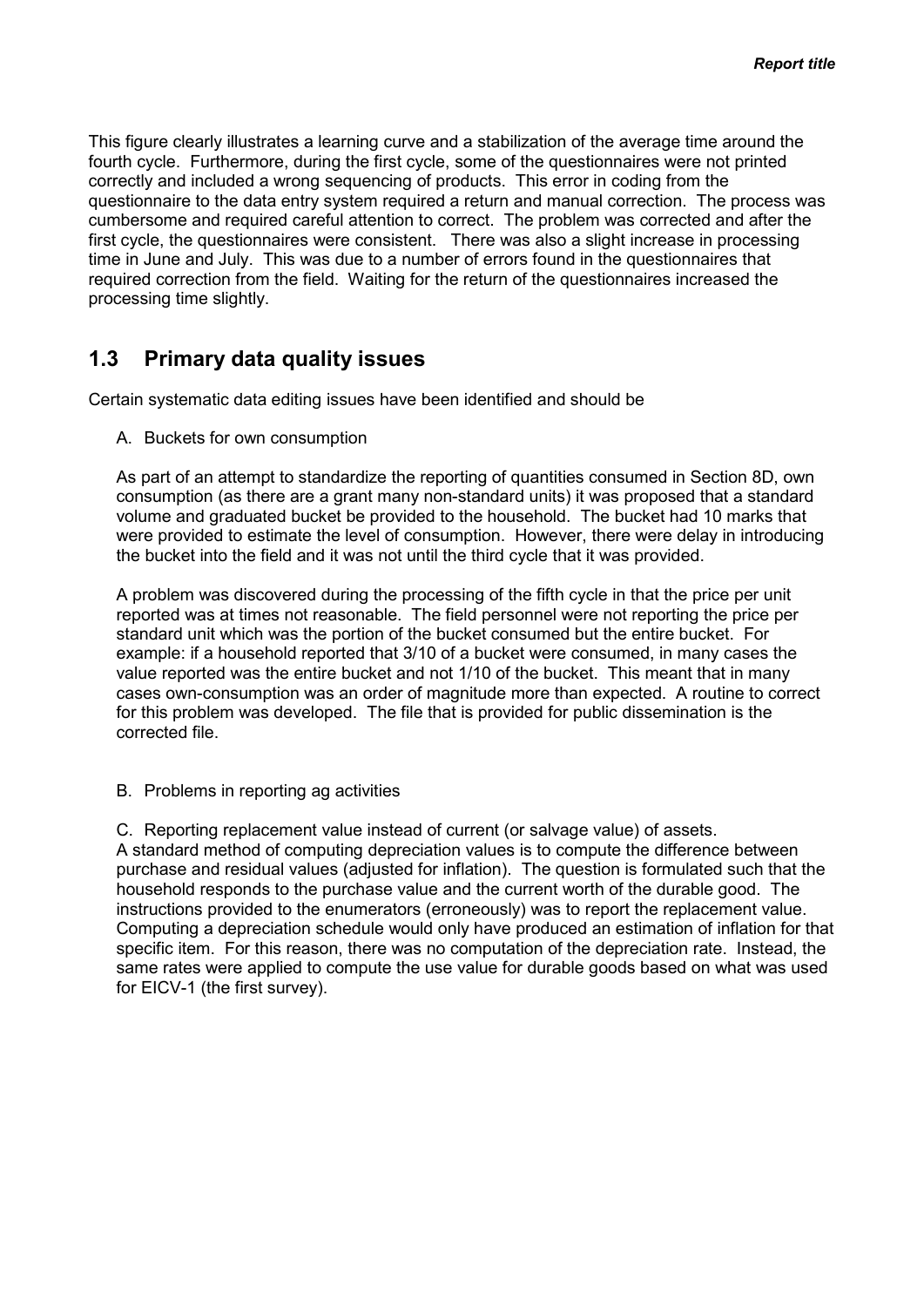### <span id="page-9-0"></span>1.4 Recodes and comparability

In order to assure some comparability between EICV 1 and EICV 2, variable names and category types require recoding. In order to produce the comparative study undertaken by OPM, it was necessary to develop a system of recodes. A combined data set was developed where all items were recoded to EICV-2 names and codes. However, this is not a desirable solution and the data set is not recommended for public dissemination. The recode syntax is provided, however. Furthermore product codes are generally sequential and have not been recoded to a standard (such as COICOP or NISR internal definitions). At the time of archiving the data, there was no internal policy on internal coding of products. For the purposes of the OPM study, product codes were expressed using the EICV-1 coding scheme.

### 1.5 Summary specifications

| Software used:         | CSPro 2.6                                       |
|------------------------|-------------------------------------------------|
| Network:               | 20 machines divided into two groups of 10.      |
| Data entry machines:   | Pentium 4 150 GHz with 128 MB RAM               |
| Data entry components: | Questionnaires: PartA.ent, PartB.ent, PartC.ent |
|                        | Management: Centry.ent, Superv.ent              |

### 1.6 Recommendations & Observations

 A more comprehensive look into the own-consumption problem regarding the buckets with a careful review of the correction scheme

 Product codes should be recoded to either an internal standard or COICOP. This should be done for EICV-1 and EICV-2. A general recode file should be kept as a standard file.

 EICV-1 should be completely re-documented. The current version on CD-ROM is incomplete. The CDROM produced for the archive contains a version of the dataset kept by the world bank

Other surveys should be documented.

Additional edits on agriculture

Additional edits and treatment of income.

Proper storage of questionnaires.

Develop and maintain a standard weights and measure data base.

Adopt STATA as the institutional software platform for analysis (drop SPSS).

Comprehensive archiving of all surveys.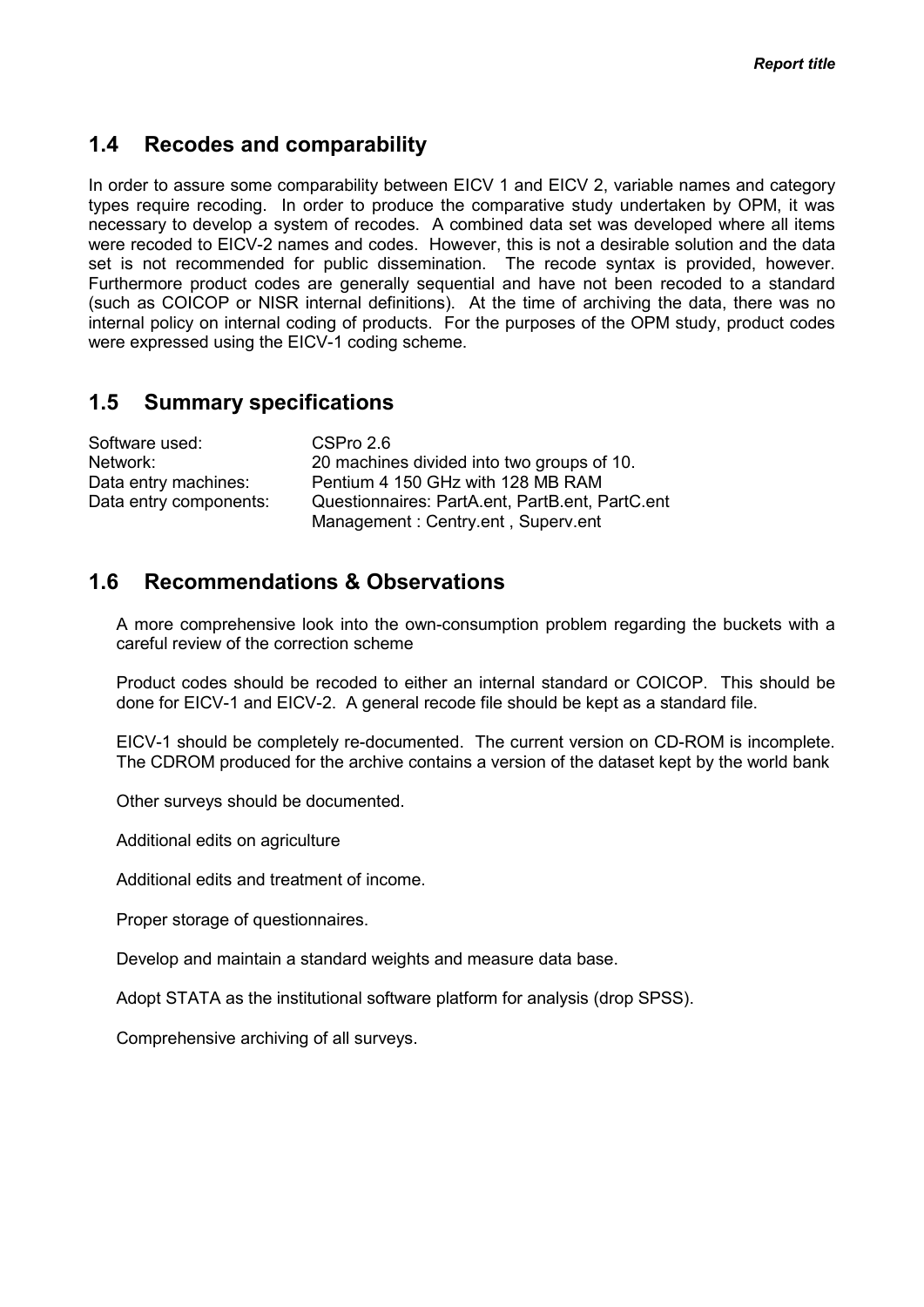Report title

## <span id="page-10-0"></span>1.7 Appendices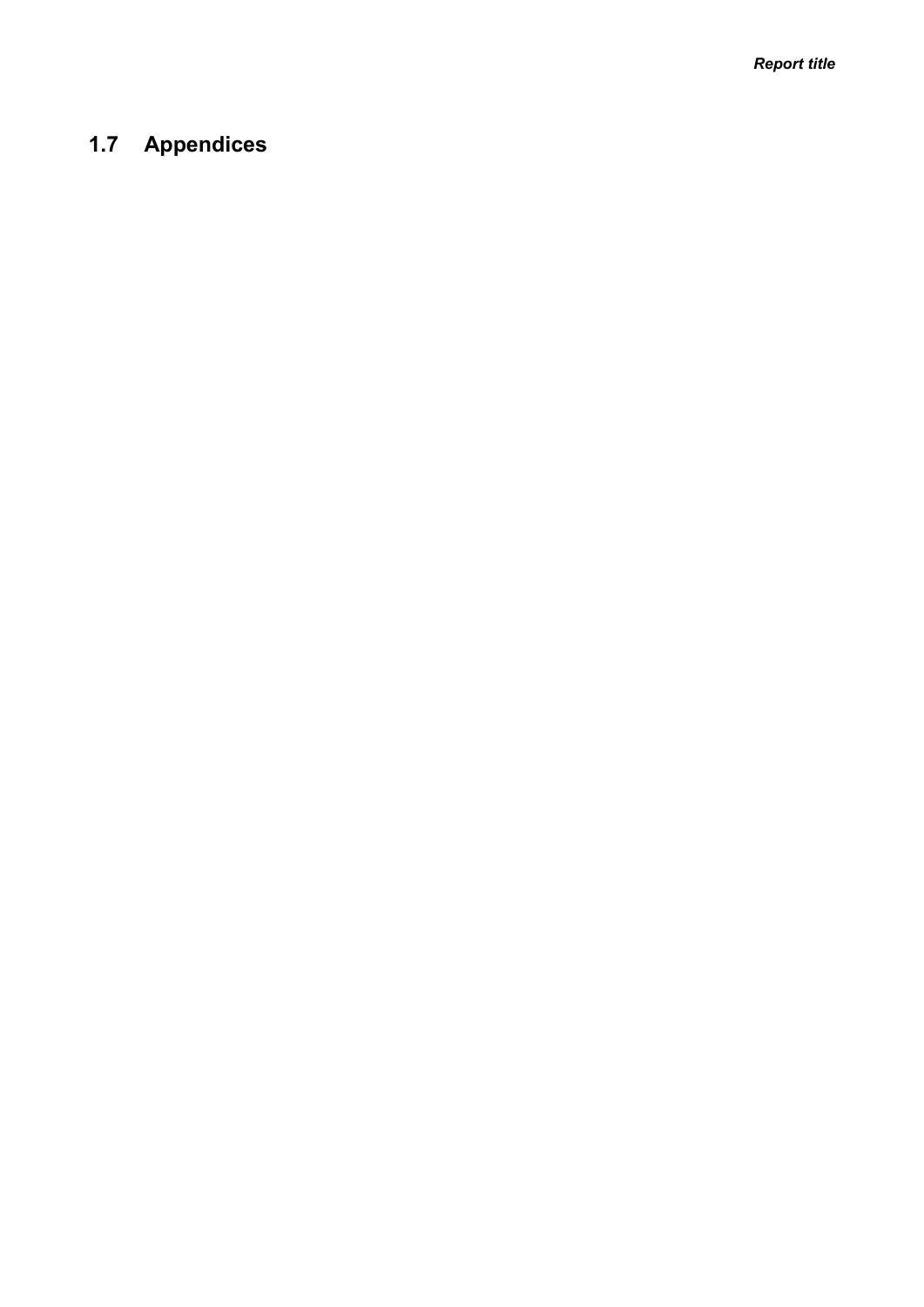## <span id="page-11-0"></span>1.8 Control sheet for questionnaire A & B

| $\le$ ===Partie<br>A,B ou C | <b>Province</b> | <b>District</b> | <b>Secteur</b> | ZD |
|-----------------------------|-----------------|-----------------|----------------|----|
| <===Numéro<br>de grappe     |                 |                 |                |    |

|                                             |  |         | <b>Total</b><br><b>Personnes</b> | <b>Total</b><br><b>Membres</b> | <b>Membres</b><br>6 ans et | <b>Membres</b><br>Femmes 12-49 | <b>Membres</b><br>5 ans et | <b>Membres</b><br>15 ans et | Commentaire<br>(Remplacement) |
|---------------------------------------------|--|---------|----------------------------------|--------------------------------|----------------------------|--------------------------------|----------------------------|-----------------------------|-------------------------------|
| Dates:                                      |  | Ménages |                                  |                                | plus                       |                                | moins                      | plus                        |                               |
| Date de<br><b>Réception</b>                 |  |         |                                  |                                |                            |                                |                            |                             |                               |
| Date de<br><b>Assignation:</b>              |  |         |                                  |                                |                            |                                |                            |                             |                               |
| <b>Agent de</b><br>Saisie:                  |  |         |                                  |                                |                            |                                |                            |                             |                               |
| <b>Ordinateur</b>                           |  |         |                                  |                                |                            |                                |                            |                             |                               |
| Date de<br>double<br>saisie:                |  |         |                                  |                                |                            |                                |                            |                             |                               |
| <b>Agent de</b><br><b>Double</b><br>Saisie: |  |         |                                  |                                |                            |                                |                            |                             |                               |
| <b>Ordinateur</b>                           |  |         |                                  |                                |                            |                                |                            |                             |                               |
| Date de<br>correction 1                     |  |         |                                  |                                |                            |                                |                            |                             |                               |
| Date de<br>correction 2                     |  |         |                                  |                                |                            |                                |                            |                             |                               |
| Date de<br>correction 3                     |  |         |                                  |                                |                            |                                |                            |                             |                               |
| <b>Date Fin</b>                             |  |         |                                  |                                |                            |                                |                            |                             |                               |

٦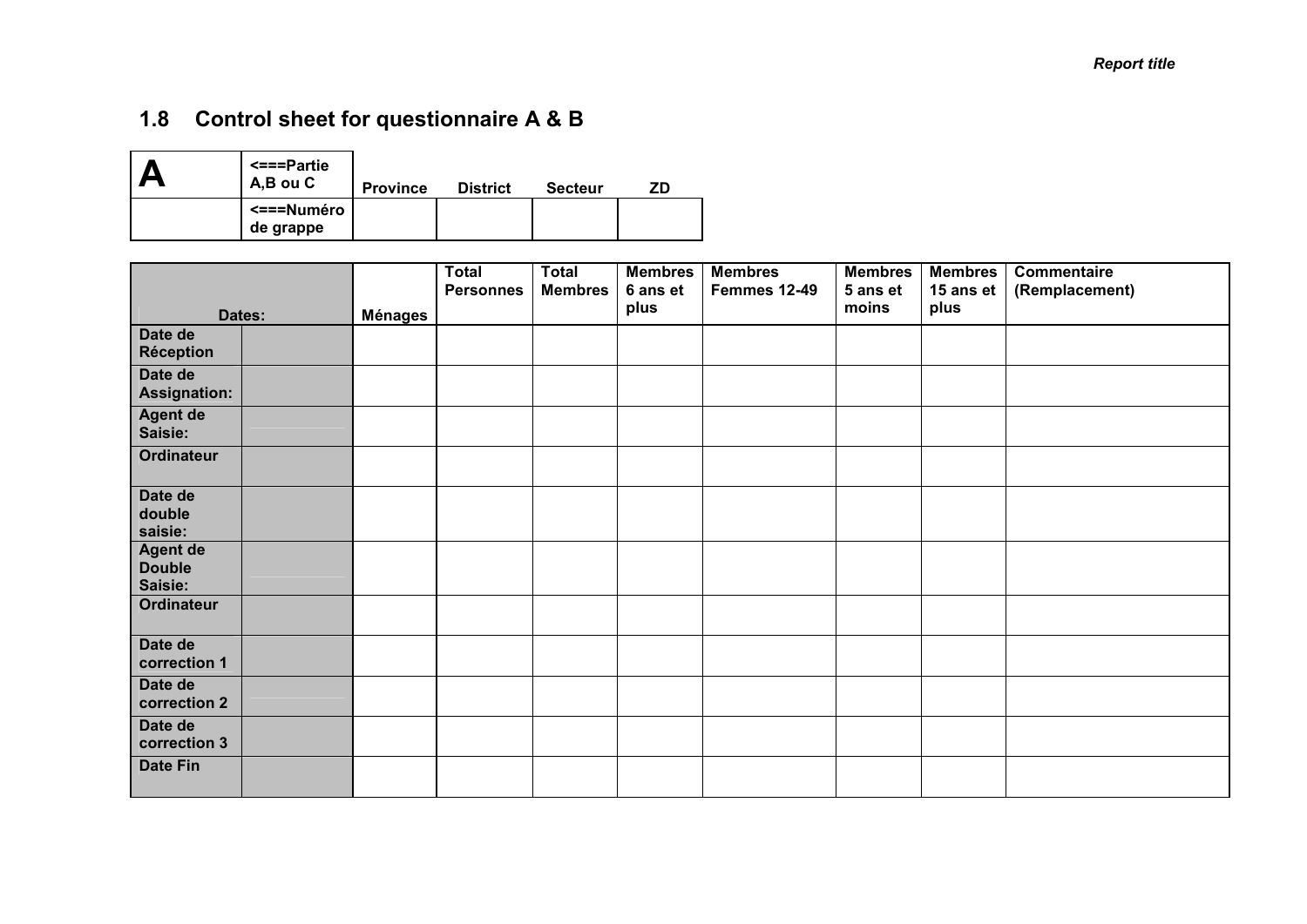| D | <===Partie<br>A,B ou C  | <b>Province</b> | <b>District</b> | <b>Secteur</b> | ΖD |
|---|-------------------------|-----------------|-----------------|----------------|----|
|   | <===Numéro<br>de grappe |                 |                 |                |    |

|                                             |  | <b>Ménages</b> | <b>Enqueteurs</b> | C. No<br>de<br>champs | <b>D. No.</b><br>de<br>cultures<br>a<br>grande | <b>E. No.</b><br>de<br>culture<br>a<br>petite | H. No. de<br>produites<br>tranformes | 9B.<br><b>Depenses</b><br><b>Alimentaire</b><br>$1 = 0$ ui<br>$2 = non$ | 9D<br>Autocon<br>1=oui<br>$2 = non$ | 10A.<br><b>Tranfert</b><br>effectues | 10B.<br><b>Transferts</b><br>Recu | 11A.<br><b>Credits</b> | 11C.<br><b>Epargnes</b> |
|---------------------------------------------|--|----------------|-------------------|-----------------------|------------------------------------------------|-----------------------------------------------|--------------------------------------|-------------------------------------------------------------------------|-------------------------------------|--------------------------------------|-----------------------------------|------------------------|-------------------------|
| Dates:                                      |  |                |                   |                       | echelle                                        | echelle                                       |                                      |                                                                         |                                     |                                      |                                   |                        |                         |
| Date de<br><b>Réception</b>                 |  |                |                   |                       |                                                |                                               |                                      |                                                                         |                                     |                                      |                                   |                        |                         |
| Date de<br><b>Assignation:</b>              |  |                |                   |                       |                                                |                                               |                                      |                                                                         |                                     |                                      |                                   |                        |                         |
| <b>Agent de</b><br>Saisie:                  |  |                |                   |                       |                                                |                                               |                                      |                                                                         |                                     |                                      |                                   |                        |                         |
| <b>Ordinateur</b>                           |  |                |                   |                       |                                                |                                               |                                      |                                                                         |                                     |                                      |                                   |                        |                         |
| Date de<br>double<br>saisie:                |  |                |                   |                       |                                                |                                               |                                      |                                                                         |                                     |                                      |                                   |                        |                         |
| <b>Agent de</b><br><b>Double</b><br>Saisie: |  |                |                   |                       |                                                |                                               |                                      |                                                                         |                                     |                                      |                                   |                        |                         |
| Ordinateur                                  |  |                |                   |                       |                                                |                                               |                                      |                                                                         |                                     |                                      |                                   |                        |                         |
| Date de<br>correction 1                     |  |                |                   |                       |                                                |                                               |                                      |                                                                         |                                     |                                      |                                   |                        |                         |
| Date de<br>correction 2                     |  |                |                   |                       |                                                |                                               |                                      |                                                                         |                                     |                                      |                                   |                        |                         |
| Date de<br>correction 3                     |  |                |                   |                       |                                                |                                               |                                      |                                                                         |                                     |                                      |                                   |                        |                         |
| <b>Date Fin</b>                             |  |                |                   |                       |                                                |                                               |                                      |                                                                         |                                     |                                      |                                   |                        |                         |